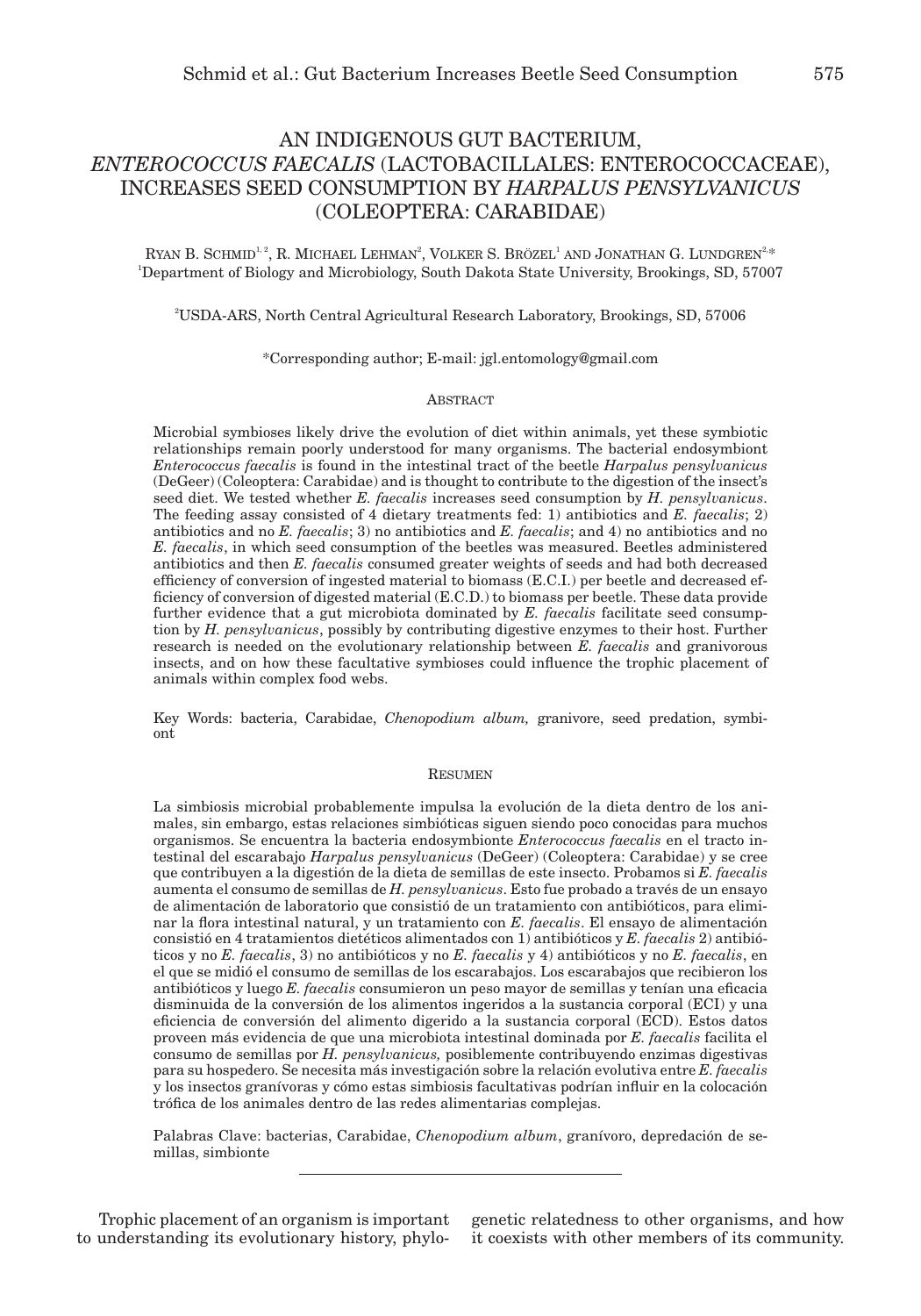One factor that influences the trophic behavior of an organism is its symbiotic relationships with beneficial microbes. Certain endosymbionts contribute a range of nutritional benefits to their host. In insects, these contributions include synthesis of essential nutrients, production of vitamins and sterols, processing of foods such as cellulose, food detoxification, and determination of food utilization (Douglas 2009). Often when an insect's diet lacks essential nutrients, endosymbionts play pivotal roles in providing the host with the limited nutrients. Blood-feeding insects are a good example of insects living on a nutrient-limited diet in which endosymbionts supplement essential vitamins for the host's survival (Pais et al. 2008; Hosokawa et al. 2010). This phenomenon of nutritional upgrading is not exclusive to bloodfeeding insects. In the ominivorous carpenter ant *Camponotus floridanus* (Buckley) (Hymenoptera: Formicidae) the gut endosymbiont *Blochmannia floridanus* provides essential amino acids thought to contribute to the ant's nutrition when those amino acids cannot be found in the environment (Feldhaar et al. 2007). A major problem that omnivorous insects face is breaking down and digesting tough plant material. In the cricket *Acheta domesticus* (L.) (Orthoptera: Gryllidae), the gut microbial community helps to digest carbohydrate oligomers and polymers, leading to faster growth rates, quicker maturation, larger adult body size, and greater egg production (Kaufman & Klug 1991).

Seeds are a common part of many insects' diet. Insects have developed a number of adaptations to consume and digest seeds. Some key adaptations that determine rate of granivory could be categorized as morphological, physiological, or enzymatic (Lundgren 2009). Mandibular structure and size is one key morphological adaptation which determines seed consumption. For example granivorous/herbivorous carabids have evolved a large retinacular ridge on their mandible, which is used to grind seeds (Acorn & Ball 1991). Also, the mandibles of granivorous carabids tend to be more quadrate in shape than those found in predaceous species, and they are often asymmetric (Acorn & Ball 1991; Arndt & Kirmse 2002). Also, the psamnophore in harvester ants is a morphological adaptation used to carry seeds (Brown et al. 1979). Size of the insect also affects seed selection; all else being equal, insects prefer to eat the largest seeds they can physically consume to maximize their foraging efficiency (Lundgren 2009). Omnivorous insects have also adapted features within their intestinal tract to destroy the hard portions of the seed that could damage the midgut; the adaptations these insects have developed include sharp raduli covering the anterior portion of the proventriculus, thought to better destroy the hard seeds and protect the mid- and hindgut (Forsythe 1982). Enzymes play a key role for the digestion of seeds by many insects. Some insects regurgitate fluids which contain enzymes that break down the seed, allowing the insect to consume the emulsified liquid (Woodring et al. 2007). Many cellulose-feeding Coleoptera digest much of the material in the midgut by using specialized enzymes and elevated pH (Terra 1990). Symbiotic bacteria and fungi are often a source of the digestive enzymes found in the intestinal tract of insects.

*Harpalus pensylvanicus* (DeGeer) (Coleoptera: Carabidae) is an omnivorous carabid commonly found in cropland throughout North America, benefitting agricultural producers by consuming insect pests and weed seeds (Eskelson et al. 2011; Ward et al. 2011). This beneficial insect harbors a relatively simple gut community of bacterial populations (Lundgren et al. 2007; Lehman et al. 2009; Lundgren & Lehman 2010). The bacterial populations residing within the gut of *H. pensylvanicus* are considered facultative or secondary endosymbionts, as opposed to obligate or primary symbionts. Within that endosymbiont community, the bacterium *Enterococcus faecalis* (Lactobacillales: Enterococcaceae) has been isolated (Lundgren & Lehman 2010). *Enterococcus faecalis* is a widely distributed bacterium found in a variety of environments including animals, humans, and food (Klein 2003; Getachew et al. 2013). *Enterococcus faecalis* is commonly associated with the gastrointestinal tract of their host organism, and has been observed as being both a pathogenic and beneficial symbiont (Sava et al. 2010). Within *H. pensylvanicus*, *E. faecalis* is hypothesized to be responsible for increased seed consumption by the beneficial beetle (Lundgren & Lehman 2010). We used a combination of antibiotic treatment and inoculation with *E. faecalis* to directly test if the endosymbiont *E. faecalis* is responsible for the increased seed consumption by *H. pensylvanicus*.

#### Materials and Methods

#### Beetles

*Harpalus pensylvanicus* used in the experiment were collected from crop land and surrounding areas in Brookings, South Dakota. The collected beetles were kept in a colony at 27 °C and 16:8 h L:D. The beetles were raised in clear plastic containers,  $n \leq 25$  per container, in damp soil which consisted of a 4:2:1 mixture of field soil from the local site, peat moss (Spagnum Peat Moss, Waupaca Northwoods LLC, Waupaca, Wisconsin), and vermiculite (Vermiculite, Therm-O-Rock West Inc., Chandler, Arizona). The beetles were fed cat food (Iams Original with Chicken Proactive Health, The Iams Company, Cincinnati, Ohio). Active *H. pensylvanicus* from the colony that visually lacked external, saprophytic fungal infections were advanced for the assay.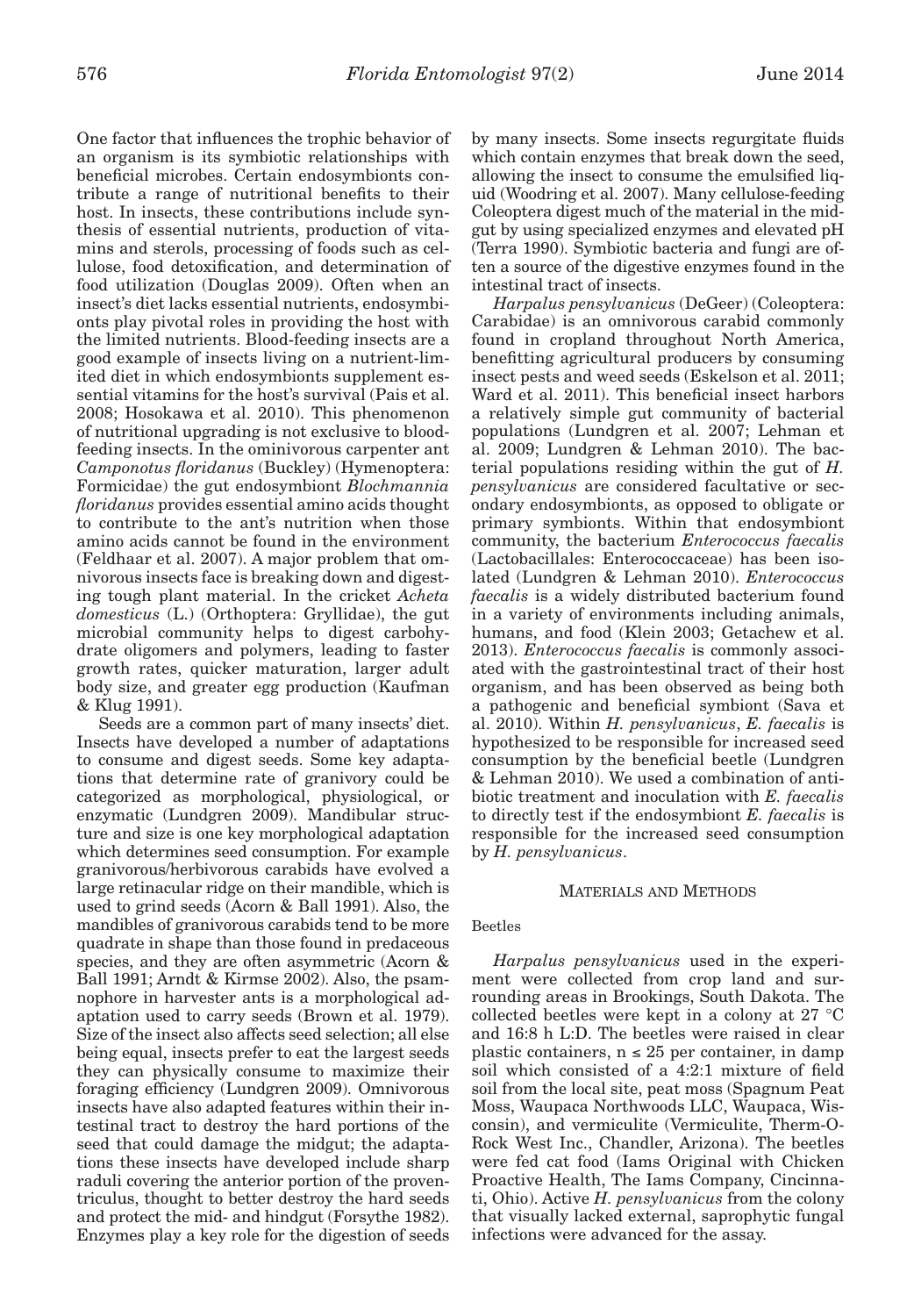## *Enterococcus faecalis*

Ï

Intestinal tracts of 10 field-collected *H. pensylvanicus* were aseptically dissected, homogenized with a sterile mortar and pestle, suspended in phosphate buffer, and spread onto m-Enterococcus selective growth medium (Difco m-Entercoccus Agar, Becton, Dickinson and Company, Sparks, Maryland). Agar plates were incubated at 35 °C for 72 h. Morphologically-distinct colonies were selected and restreaked until purified. DNA was extracted from isolated colonies using DNeasy Blood and Tissue kit (DNeasy Blood and Tissue Kit, Catalog No. 69506, Qiagen Sciences, Germantown, Maryland) per manufacturer's instructions for gram positive bacteria. DNA extractions were screened on 0.7% agarose gel (100V, 25 min). The 16S rRNA genes from these isolates were PCRamplified using the eubacterial primers 8F (5' – AGAGTTTGATCCTGGCTCAG – 3') and 1492R (5' – GGTTACCTTGTTACGACYT – 3') with the reaction mixture and PCR conditions described in Lundgren and Lehman (2010). PCR products were screened on 1.2% agarose gel (75 V, 45 min) with positive (*E. coli* DNA) and negative (reagents only) controls and then purified using Wizard PCR Preps DNA Purification System (Promega). The PCR products were sequenced at the Iowa State DNA Sequencing Facility using the eubacterial primers 8F, 530F (5' – GTGCCAGCMGCCGCGG –  $3'$ ), and  $1100F (5' - GCAACGAGCGCAACCC - 3')$ . Edited, assembled, aligned, and chimera-checked 16S rRNA sequences were compared to entries in GenBank database using BLASTn to determine the closest match. Two distinct phylotypes resulted from these isolations, a strain (Egut10) that closely matched (>99.5% similarity) *Lactococcus garvieae*, and a strain (Egut6) that closely matched (>99.5% similarity) members of the *Enterococcus faecalis* group as described by Byappanahalli et al. (2012). The *E. faecalis* isolate (Egut6, GeneBank Accession # KF178438) was used for inoculations of *H. pensylvanicus* in the feeding assay.

## Feeding Assay

As seen in Fig. 1, *H. pensylvanicus*, *n* = 160, were placed individually into clean Petri dishes (100 × 20 mm, Falcon BD Optilux No. 351005, Fisher Scientific, Pittsburgh, Pennsylvania) containing only a water-saturated cotton wick. The beetles were starved for 24 h at 27 °C, after which they were weighed to the nearest 0.01 mg and placed into seed dishes containing lambsquarter (*Chenopodium album* L.; Caryophyllales: Amaranthaceae) seeds for a pre-treatment assessment of seed feeding. The seeds were presented on double sided tape stuck to the bottom of the Petri dish; non-sterile silicon sand covered the exposed areas of the tape to prevent the insects from becoming stuck. Two sets of seed dishes were created to examine the number and weights of seeds consumed. Seed dishes (*n* = 10 per treatment) each contained 150 undamaged lambsquarter seeds; these seeds were later inspected for damage after the assay (see below). The remaining 120 seed dishes  $(n = 30$  per treatment) contained 0.06 g of uninspected lambsquarter seeds. *Harpalus pensylvanicus* were exposed to the seeds for 24 h, after which they were weighed again and placed into Petri dishes containing a water-saturated cotton wick and diet (Appendix 1) (Lundgren et al. 2005).

To eliminate the gut microbiota, 2 cohorts (*n* = 40 each; each beetle was housed individually) received diet containing the antibiotics erythromycin, tetracycline, and rifampicin. The 2 other cohorts received the same diet but without the antibiotics. Fresh diet was given daily over 10 days. After this period *H. pensylvanicus* were placed into Petri dishes containing a cotton wick saturated in 1 of 2 aqueous 20% sucrose-solutions (w/v). Beetles in 2 treatments (one fed antibiotic diet, and one not) received cotton wicks saturated in 20% sucrose-solution containing *E. faecalis*. The cotton wicks were placed in 0.5 mL microcentrifuge tubes (Seal Rite Natural Microcentrifuge

| Treatments                       | <b>Feeding Assay</b> |                  |                         |                   |         |        |                  |
|----------------------------------|----------------------|------------------|-------------------------|-------------------|---------|--------|------------------|
| Antibiotic +;<br>$E.$ faecalis + | Starve               | Seed<br>Offering | Antibiotics             | E. faecalis       | Sucrose | Starve | Seed<br>Offering |
| Antibiotic +;<br>E. faecalis -   | Starve               | Seed<br>Offering | Antibiotics             | No<br>E. faecalis | Sucrose | Starve | Seed<br>Offering |
| Antibiotic -;<br>$E.$ faecalis + | Starve               | Seed<br>Offering | No Antibiotics          | E. faecalis       | Sucrose | Starve | Seed<br>Offering |
| Antibiotic -;<br>E. faecalis -   | Starve               | Seed<br>Offering | No Antibiotics          | No<br>E. faecalis | Sucrose | Starve | Seed<br>Offering |
| Time/days                        | 0                    |                  | $\overline{\mathbf{z}}$ | 12                | 14      | 16     | $r_{18}$<br>17   |

Fig. 1. Diagram outlining the treatment structure of the feeding assay.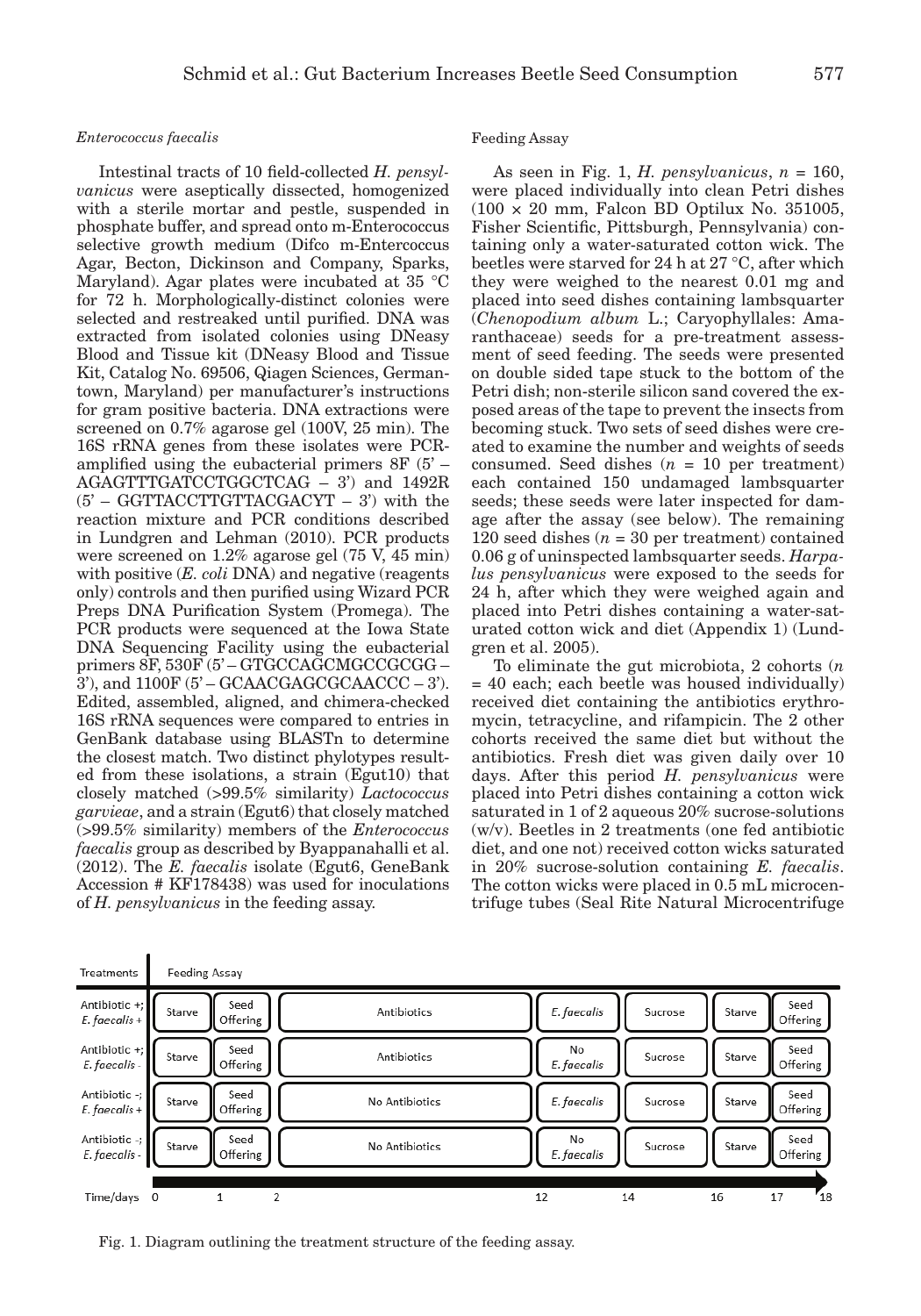tubes Catalog No. 1615-0000, USA Scientific, Ocala, Florida) containing sugar water and *E. faecalis* mixture with the end of the wick sticking out of the microcentrifuge tube. The sucrose-solution contained  $2 \times 10^8$  *E. faecalis* cells mL<sup>-1</sup>. The other 2 treatments (one fed antibiotic diet, and one not) were fed 20% sucrose-solution without *E. faecalis*. The cotton wicks containing *E. faecalis* were offered for 2 days. After this period, cotton wicks saturated in 20% sucrose-solution were offered to all treatments for an additional 2 days. Beetles were then starved for 24 h, and weighed. Then for a second time beetles were placed individually into seed dishes (as above) for 24 h, and reweighed. Thus, 4 treatment cohorts were created hereafter referred to as antibiotic +, *E. faecalis* +; antibiotic +, *E. faecalis* -; antibiotic -, *E. faecalis* +; and antibiotic -, *E. faecalis* -. At the end of the experiment, the intestinal tracts of randomly selected *H. pensylvanicus* (*n* = 31 Antibiotic +, *E. faecalis* + and Antibiotic -, *E. faecalis* - treatments; *n* = 30 Antibiotic +, *E. faecalis* - and Antibiotic +, *E. faecalis* + treatments) were dissected under sterile conditions and placed into 1 mL of 1 × PBS. The parts of gut that were dissected were crop, proventriculus, midgut, and hindgut; these gut samples were examined for the presence of *E. faecalis* as described below.

The weight of seeds consumed during each seed dish feeding, and weight of feces produced during the 24 h period by each *H. pensylvanicus* was recorded. Additionally, the number of inspected lambsquarter seeds eaten by each beetle was recorded in those administered the dishes with 150 seeds each. Using these measurements, efficiency of conversion of ingested food to body substance (E.C.I.), approximate digestibility (A.D.), and efficiency with which digested food is converted to body substance (E.C.D.) were calculated using the formulas of Waldbauer (1968).

Several metrics were used to ensure that all randomly assigned treatment groups were equivalent prior to experimentation. All 4 treatments consumed similar numbers of seeds  $(F_{3, 155} = 1.89)$ ,  $P = 0.13$ ), and had similar ECI (F<sub>3, 155</sub> = 1.13,  $P =$ 0.34), AD ( $F_{3, 155} = 1.21, P = 0.31$ ), and ECD ( $F_{3, 155} =$ 0.86,  $P = 0.46$ ). Sex ratios (proportion male) were similar in the 4 treatments ( $\chi^2 = 1.61; P = 0.66$ ); treatments had 0.43, 0.33, 0.30, and 0.38 proportion male in the antibiotic +, *E. faecalis* +; antibiotic +, *E. faecalis* -; antibiotic -, *E. faecalis* +; and antibiotic -, *E. faecalis* -.

Examination of *H. pensylvanicus* for the Presence of *E. faecalis*

Within 24 h of dissection, individual guts were processed and spread on m-Enterococcus growth media as described above. The m-Enterococcus growth media was chosen due to its selectivity for *E. faecalis*, which made it highly useful for the purposes of examining *H. pensylvanicus* for the presence of *E. faecalis*. Using a less selective media or next generation sequencing may have revealed additional microbiota members. For each gut, morphologically-distinct colonies were identified. Three to 6 replicates of each morphologically distinct colony type were streaked for isolation.

DNA was extracted and 16S rRNA genes were amplified and sequenced from isolated colonies as previously described. 16S rRNA sequences were compared to entries in GenBank database using BLASTn to determine the closest match (> 99.5% similarity). The closest matching phylotypes were recorded to determine the bacterial community in each cohort and to determine the effect of treatment on *E. faecalis* presence in the gut.

# Data Analysis

The number of seeds consumed, weight of seeds consumed (adjusted for body mass of the beetle), E.C.I., A.D., and E.C.D. (feeding metrics were all log-transformed) were compared among treatments using two-way ANOVAs (with treatments receiving antibiotics and *E. faecalis* as factors in the analysis). Data from beetles that died during the seed dish feeding were excluded, which left 151 beetles at the end of the experiment. A similar number of beetles died from each treatment, ranging from 2 to 3 beetles per treatment. Statistical significance for *P*-value was set at  $\alpha$  = 0.05, and a marginally significant *P*-value was set at  $\alpha = 0.10$ .

# **RESULTS**

#### Effects of *E. faecalis* Treatment on Seed Consumption

The difference in the seed weight consumed was marginally significant between beetles fed *E. faecalis* or not (antibiotic:  $F_{1, 147} = 7.72, P = 0.01;$ *E. faecalis*:  $F_{1, 147} = 3.18, P = 0.08$ ; antibiotic  $\times E$ . *faecalis*:  $F_{1, 147} = 3.04, P = 0.08$  (Fig. 2). The marginally significant interaction term was caused by the different responses observed in the treatments that received antibiotics versus no-antibiotics. Within the antibiotic-fed treatments, the sub-treatment fed *E. faecalis* consumed a greater weight of seeds  $(0.41 \pm 0.05 \text{ g})$  than the treatment that received no *E. faecalis*  $(0.26 \pm 0.04 \text{ g})$ . There was no difference between the treatments receiving *E. faecalis* or not when antibiotics were not administered to the beetles. The *E. faecalis* fed treatments had a lower E.C.I.  $(2.38 \pm 0.15)$  than the treatments that received no  $E$ . *faecalis*  $(2.82 \pm$ 0.15) (antibiotic:  $F_{1, 147} = 2.87, P = 0.09; E.$  *faecalis*:  $F_{1, 147} = 4.41, P = 0.04$ ; antibiotic  $\times E$ . *faecalis*:  $F_{1, 147} = 4.41$ ,  $P = 0.04$ ; antibiotic  $\times E$ .  $_{147} = 0.83, P = 0.36$ ) (Fig. 3A). The antibiotic treatments also had a lower E.C.I.  $(2.42 \pm 0.15)$  than the treatments fed no antibiotics  $(2.77 \pm 0.15)$ , but this difference was only marginally signifi-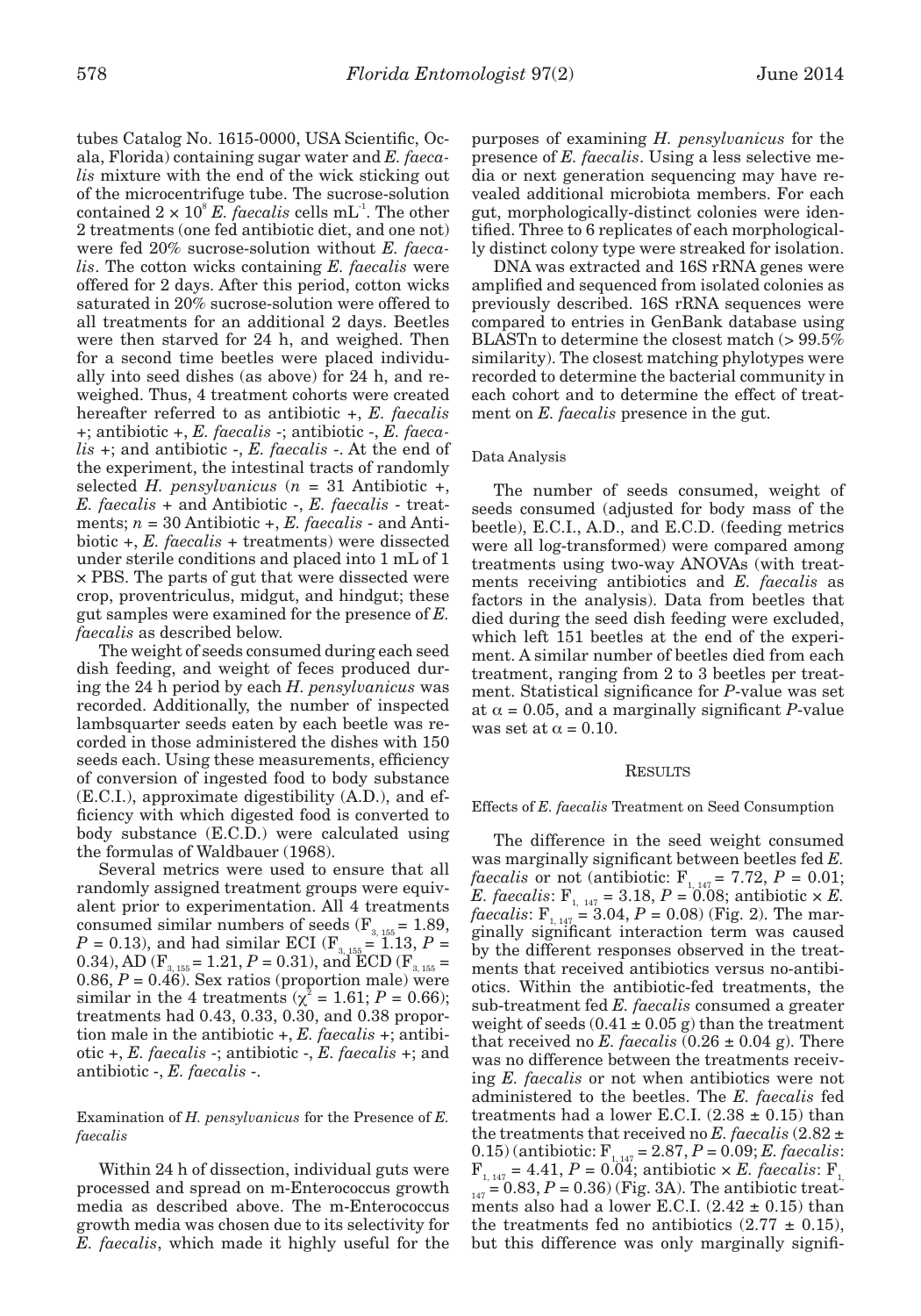

Fig. 2. The effects of *Enterococcus faecalis* on seed weight consumed per beetle by *Harpalus pensylvanicus*. The asterisk denotes significant differences within these antibiotic or no antibiotic treatments ( $\alpha = 0.05$ ). Antibiotic +, *E. faecalis* + n = 58; Antibiotic +, *E. faeca* $lis - n = 58$ ; Antibiotic  $-, E$ . *faecalis* + n = 58; and Antibiotic -, *E. faecalis* - n = 57.

cant (Fig. 3A). The *E. faecalis* fed treatments had a lower E.C.D.  $(2.39 \pm 0.15)$  than the treatments that received no *E. faecalis*  $(2.85 \pm 0.16)$  (antibiotic:  $F_{1, 147} = 3.09, P = 0.08; E.$  *faecalis*:  $F_{1, 147} = 4.59$ ,  $P = 0.03$ ; antibiotic  $\times E$ . *faecalis*:  $F_{1, 147} = 0.68, P =$ 0.41) (Fig. 3B). Again, the antibiotic treatments had a lower E.C.D.  $(2.43 \pm 0.15)$  than the treatments fed no antibiotics  $(2.81 \pm 0.16)$ , but this difference was only marginally significant (Fig. 3B). All treatments had similar A.D.s of seeds (antibiotic:  $F_{1, 147} = 1.50, P = 0.22; E.$  *faecalis*:  $F_{1, 147} = 1.14, P$  $= 0.29$ ; antibiotic  $\times E$ . *faecalis*:  $F_{1, 147} = 0.67, P = 0.41$ ) and consumed similar numbers of seeds (not weight of seeds) (antibiotic:  $F_{1,33} = 0.22$ ,  $P = 0.65$ ; *E. faecalis*:  $F_{1,33} = 1.24$ ,  $P = 0.27$ ; antibiotic  $\times E$ . *faecalis*:  $F_{1,33} = 0.27$  $F_{33} = 1.24, P = 0.27$ ; antibiotic  $\times E$ . faecalis: F  $0.17$ ,  $P = 0.68$ ). Beetle wet weights (mean  $\pm$  SEM) were  $141 \pm 4$ ,  $146 \pm 4$ ,  $143 \pm 4$  and  $139 \pm 5$  mg for the antibiotic +, *E. faecalis* +; antibiotic +, *E. faecalis* -; antibiotic -, *E. faecalis* +; and antibiotic -, *E. faecalis* – treatments, respectively. Feces dry weights were  $0.41 \pm 0.07$ ,  $0.53 \pm 0.08$ ,  $0.52 \pm 0.07$ , and  $0.64 \pm 0.08$ mg for the antibiotic +, *E. faecalis* +; antibiotic +, *E. faecalis* -; antibiotic -, *E. faecalis* +; and antibiotic -, *E. faecalis* - treatments, respectively.

# Recovery of *E. faecalis* from Treated Beetles

The different treatments had an effect on *E. faecalis* recovered on the selective media. The 2 bacterial DNA sequences from the antibiotic +, *E. faecalis* + treatment were identified as *E. faecalis*. No DNA sequences were obtained from the antibiotic +, *E. faecalis* - treatment. The antibiotic -, *E. faecalis* + had 2 bacterial colonies identified as *E. faecalis*, 2 colonies most closely matching *Enterococcus* sp., and 1 colony most closely matching *Stenotrophomonas* sp. Lastly, the antibiotic -, *E. faecalis* - treatment contained 1 bacterial colony that



Fig. 3. The effects of *Enterococcus faecalis* and antibiotic treatment on A. efficiency of conversion of ingested material (E.C.I.) to biomass and B. efficiency of converted digested material (E.C.D.) to biomass per beetle of *Harpalus pensylvanicus*. Antibiotic +, *E. faeca* $lis + n = 58$ ; Antibiotic +, *E. faecalis* - n = 58; Antibiotic -,  $E.$  *faecalis* + n = 58; and Antibiotic -,  $E.$  *faecalis* - n = 57.

matched *E. faecalis* and 1 bacterial colony that matched an *Enterococcus* sp. As can be seen from the DNA sequencing results, it appears as though our antibiotic and *E. faecalis* treatments produced the desired effects. The antibiotics reduced gut microbiota as the antibiotic +, *E. faecalis* - treatment produced no DNA sequences, and the antibiotic +, *E. faecalis* + treatment only produced *E. faecalis* which was expected. Also, the antibiotic -, *E. faecalis* + treatment contained several bacterial species along with *E. faecalis* which was the intended result. Finally the antibiotic -, *E. faecalis* - treatment provided an unaltered gut community to study.

#### **DISCUSSION**

Our research supports the hypothesis that facultative symbioses between gut bacteria and insects can have important implications for insect diet consumption rates, but that these relation-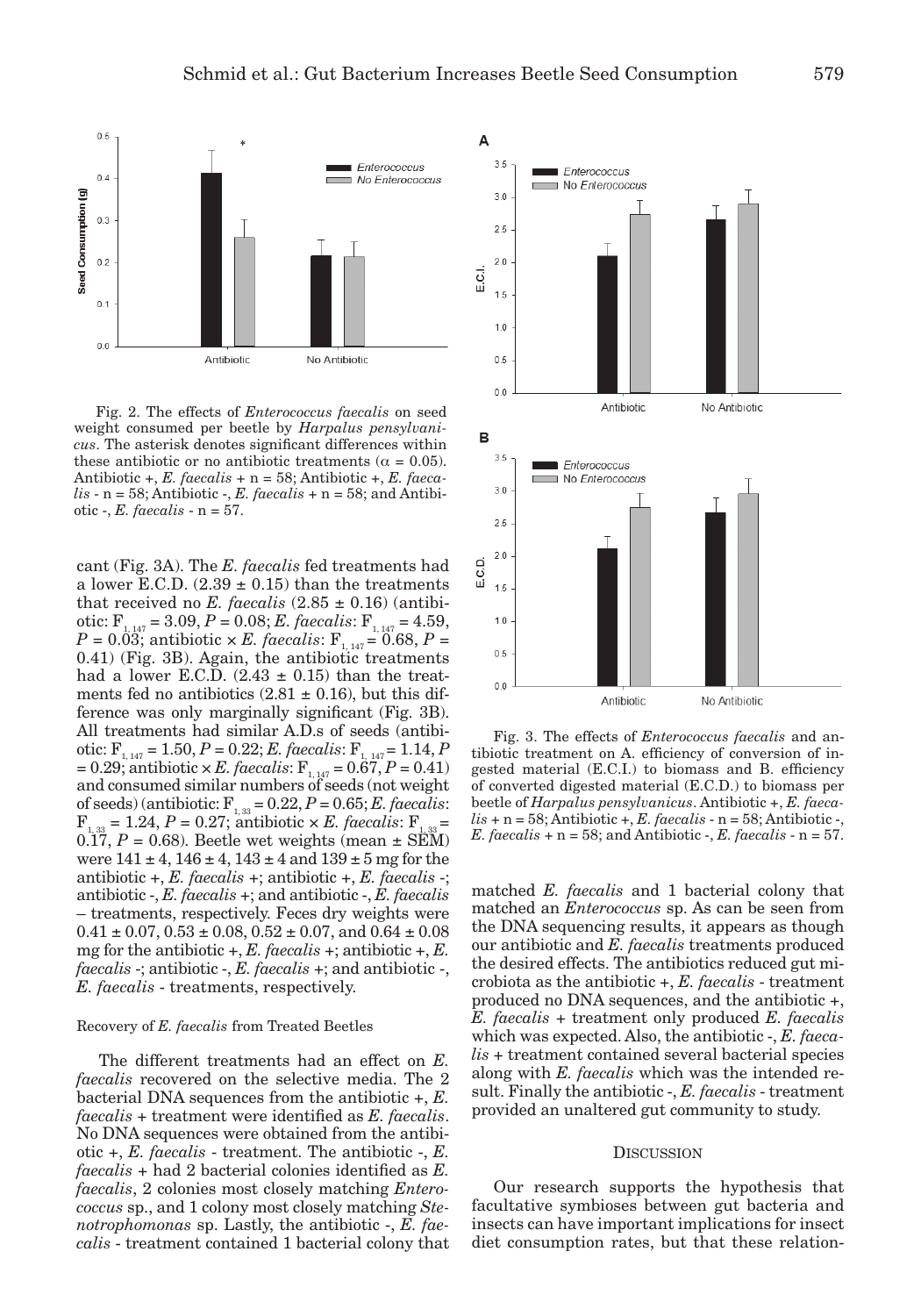ships may be more complicated than was previously proposed. Treating beetles with antibiotics (i.e., antibiotic +) followed by the facultative symbiont *E. faecalis* increased the weight of seeds consumed and decreased the E.C.I. and E.C.D. In contrast, beetles that had their gut endosymbiont community intact (i.e., antibiotic -) when *E. faecalis* was administered did not consume additional seeds. Lack of increased seed consumption (by weight) by antibiotic -, *E. faecalis* + beetles could have been caused by several reasons, such as suppression of *E. faecalis* colony establishment by the existing gut microbiota, endosymbiont competition, or niche overlap within the gut bacteria. Another result, which was unexpected, was that administering solely antibiotics (antibiotic +, *E. faecalis* - treated beetles) did not reduce seed consumption relative to the treatments receiving no antibiotics (i.e., antibiotic -, *E. faecalis* -), a frequently observed result in this study system (Lundgren & Lehman 2010). One possible explanation for this discrepancy in the current work is that pathogens or parasites in the antibioticfree treatment may have lowered the seed consumption levels of the host; antiobiotics may have cured the pathogens from the guts, but also eliminated the beneficial microbes that encourage seed consumption, thus leading to equivalent seed consumption rates in these 2 treatments. Additional research that explores the complexities of these interactions under different scenarios may help to shed light on why we did not observe reduced seed consumption in antibiotic-treated beetles as expected.

The *E. faecalis* treatment with suppressed microbiota (antibiotic  $+$ , *E. faecalis*  $+$ ) in the guts was correlated with an increase in weight of seed consumption and decreased E.C.I. and E.C.D. by *H. pensylvanicus.* E.C.I is described as the ability of an insect to utilize ingested food for growth, and E.C.D. is the efficiency that digested food is converted to body substance (Waldbauer 1968). A decrease in E.C.D. means that a larger proportion of digested food is being metabolized for energy (Waldbauer 1968). So, the decrease in E.C.I. and E.C.D. of *E. faecalis* fed beetles is simply due to the fact that the beetles are devoting less energy to support growth and more energy to support activity and maintaining physiological function (Waldbauer 1968). With E.C.I. and E.C.D. being tightly correlated with each other, the question then becomes what caused the weight of seed consumption to increase? The specific mechanism underlying increased weight of seed consumption is unclear at this point, but a potential answer is that *E. faecalis* complemented the digestive capacity of *H. pensylvanicus.* Microbial symbionts provide a variety of functions for the digestion of their host's diet. These functions include the provision of many essential nutrients such as nitrogen, amino acids, vitamins, and sterols (Douglas

1998; Nasir & Noda 2003; Douglas 2009; Snyder et al. 2010). Symbionts also provide protection from pathogens, provision of antibiotics, and digestive enzymes (Currie et al. 1999; Lundgren 2009; Vorburger et al. 2010). Perhaps *E. faecalis* complemented the digestive capacity of *H. pensylvanicus* by contributing enzymes that break down the unique nutritional components of seeds. Cellulose is a common component of seeds, and there are many gut endosymbionts which produce digestive enzymes that break down cellulose (Kukor & Martin 1983; Sinsabaugh et al. 1985; Kukor et al. 1988). The endosymbionts contributing to cellulose breakdown within the intestinal tract often originate within certain phylogenetic clades. The common cellulase-producing endosymbionts found in these organisms often fall in the classes of Clostridia and Bacilli (Hongoh 2010; Huang et al. 2010; Zhu et al. 2011). *Enterococcus faecalis* belongs to the class Bacilli, and it is feasible and testable that this symbiont could contribute to seed digestion by producing cellulolytic enzymes. *Enterococcus faecalis* has been found within the gut microbial community of insects such as gypsy moth larvae, green stink bugs, termites, and silkworms (Lu et al. 1994; Bauer et al. 2000; Hirose et al. 2006; Allen et al. 2009). These insects primarily consume leaves or other plant material which are high in cellulose. According to Broderick et al. (2004), *E. faecalis* is an essential endosymbiont to gypsy moths (*Lymantria dispar* [L.]; Lepidoptera: Erebidae) which primarily consume tree leaves. This is not to say that cellulolytic enzymes are the only explanation for the increased weight of seed consumption by *H. pensylvanicus*, as there are numerous other services that symbionts provide which may contribute to increased seed consumption such as improving food utilization or food detoxification (Douglas 2009). However, based on the results of previous studies where *E. faecalis* was closely associated with herbivorous insects and the fact that *E. faecalis* is a member of a taxa known for providing enzymes makes the hypothesis of cellulolytic enzymes production by *E. faecalis* one potential theory worth further investigation.

Interactions with the existing microbiota may affect the ability of *E. faecalis* to increase seed consumption by *H. pensylvanicus*. In treatments where *E. faecalis* was present along with the endemic gut bacteria (antibiotic -, *E. faecalis* +), weight of seed consumption did not increase over the control treatment that did not receive *E. faecalis* (antibiotic -, *E. faecalis* -) (Fig. 2); this is in contrast to the treatment with their endemic gut bacteria reduced that received *E. faecalis* (antibiotic +, *E. faecalis* + vs antibiotic +, *E. faecalis* -) (Fig. 2). In the antibiotic -, *E. faecalis* + treatment, *E. faecalis* may have not been able to establish or compete well with the existing microbiota, as microbes deploy various mechanisms that allow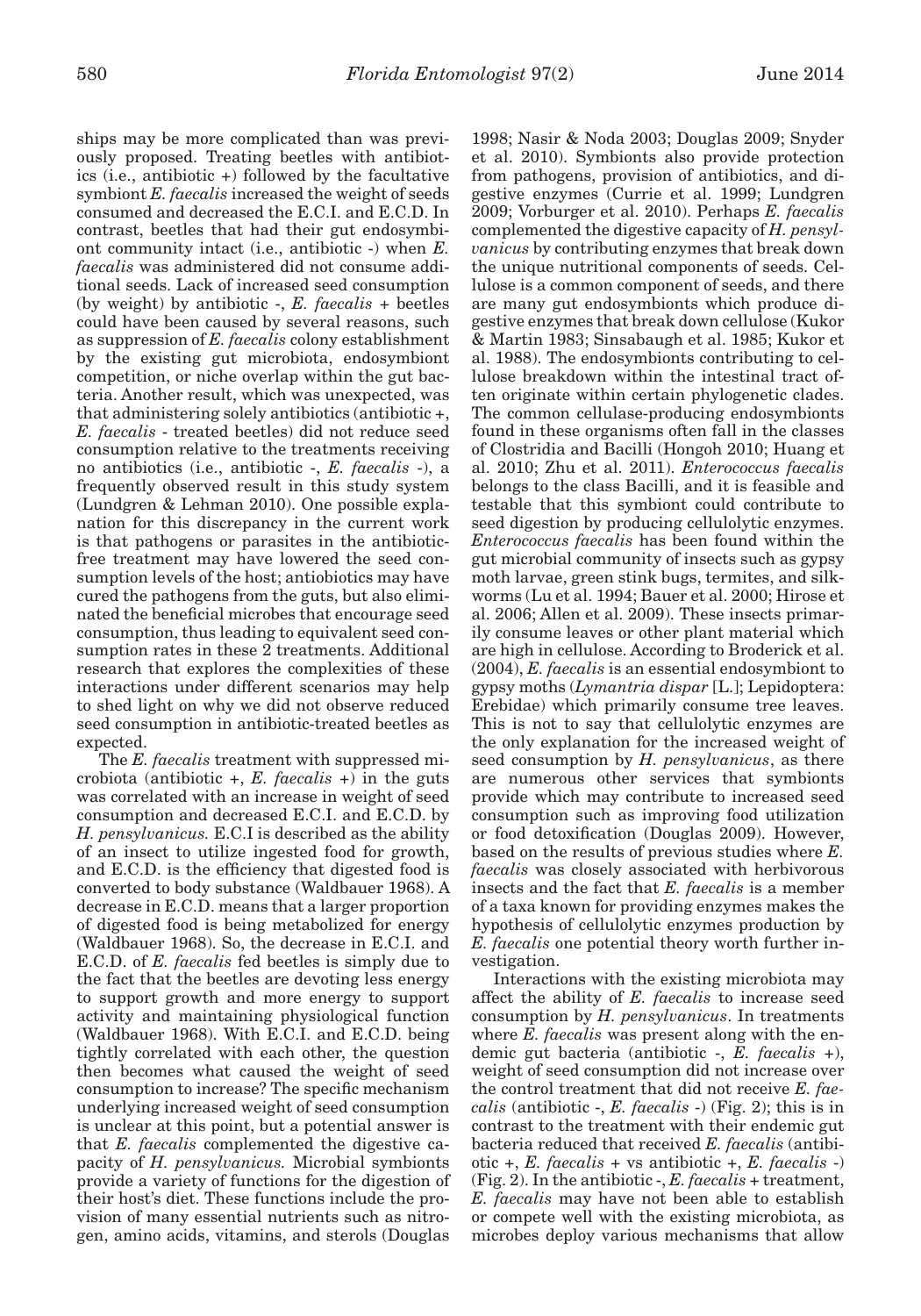them to overcome competitors in their environment (Refardt 2011; Rendueles & Ghigo 2012). Sometimes a simple mechanism such as large colony size gives a microbe a competitive edge (Li & Li 2012), and other times a more sophisticated mechanism such as bacteriocins is employed (Majeed et al. 2011). The naturally occurring gut microbiota in *H. pensylvanicus* is relatively simple ranging from 2-5 different symbiont species per beetle (Lundgren et al. 2007). The endosymbionts found in *H. pensylvanicus* were affiliated with Alphaproteobacteria, Gammaproteobacteria, Bacilli, and Mollicutes (Lundgren et al. 2007; Lundgren & Lehman 2010). Using the selective growth medium, we isolated a strain most similar to *Enterococcus* sp. in addition to *E. faecalis* from the digestive tracts of *H. pensylvanicus*. These species are both considered to be lactic acid bacteria that commonly ferment carbohydrates and are tolerant of an acidic microenvironment. Many *Enterococcus* and lactic acid producing bacteria produce bacteriocins or antimicrobials that are antagonistic against other bacteria including other *Enterococcus* species or lactic acid bacteria (Ott et al. 2001; Poeta et al. 2006; Theppangna et al. 2007; Brandao et al. 2010). For example *Enterococcus faecium* CE5-1 produces bacteriocins that have inhibitory activity against *E. faecalis* (Saelim et al. 2012). In fact many microbial species produce bacteriocins that inhibit closely related species as part of a survival mechanism to eliminate the competition (Cleveland et al. 2001). Thus, it is plausible to think that *E. faecalis* was not able to establish well in the treatments with an established bacterial community.

Before drawing sweeping conclusions on the importance of this symbiosis for the dietary breadth or niche separation among omnivorous insects, it is important to study the symbiotic interactions revealed here under more natural settings. Under natural conditions and in laboratory choice tests, *H. pensylvanicus* consumes numerous other foods, including pollen, fungi, and insect prey (Kirk 1973; Best & Beegle 1977; Larochelle 1990; Riddick & Mills 1994; Ahmad et al. 2006). Each of these foods is associated with unique defensive and nutritional characteristics. Also, the bacterial community within *H. pensylvanicus* and other insect guts is dynamic, and thus environmental changes could influence the strength of the *E. faecalis* - *H. pensylvanicus* symbiosis, and the predominance of bacterial taxa within insect guts. The results of this experiment indicate that the benefit of the symbiotic relationship between *E. faecalis* and *H. pensylvanicus* is dependent on the elimination of the natural occurring gut microbiota first. It is unpractical to administer antibiotics and then *E. faecalis* under field conditions, thus studying the factors that contribute to strengthening the symbiotic relationship between *H. pensylvanicus* and *E. faecalis* or other beneficial gut symbionts is an important next step. For example abiotic factors affect the bacterial diversity within an environment (Roesch et al. 2007; Fierer & Lennon 2011; Andrew et al. 2012; Wang et al. 2012). Bacterial-animal symbioses have important implications for the evolution of dietary specializations, and the facultative yet functional relationship described in our research may help better understand the continuum in this interaction between trophic behavior and the fidelity of a nutritional symbiosis.

#### Acknowledgments

Janet Fergen, Mallory and Megan Wentzel, Mike Bredeson, and Beth Choate helped with data collection and assay procedures. Mention of proprietary products does not constitute endorsement by the USDA.

#### References Cited

- Acorn, J. H., and Ball, G. E. 1991. The mandibles of some adult ground beetles structure, function and the evolution of herbivory (Coleoptera: Carabidae). Canadian J. Zool. 69: 638-650.
- Ahmad, A., Wilde, G. E., Whitworth, R. J., and Zolnerowich, G. 2006. Effect of corn hybrids expressing the coleopteran-specific Cry3Bb1 protein for corn rootworm control on above ground insect predators. J. Econ. Entomol. 99: 1085-1095.
- Allen, H. K., Cloud-Hansen, K. A., Wolinski, J. M., Guan, C., Greene, S., Lu, S., Boeyink, M., Broderick, N. A., Raffa, K. F., and Handelsman, J. 2009. Resident microbiota of the gypsy moth midgut harbors antibiotic resistance determinants. DNA and Cell Biol. 28: 109-117.
- Andrew, D. R., Fitak, R. R., Munguia-Vega, A., Racolta, A., Martinson, V. G., and Dontsova, K. 2012. Abiotic factors shape microbial diversity in Sonoran desert soils. Appl. Environ. Microbiol. 78: 7527-7537.
- ARNDT, E., AND KIRMSE, S. 2002. Adaptation to seedfeeding in ground beetles (Coleoptera: Carabidae: Harpalini) of south Venezuela. Studies Neotrop. Fauna Environ. 37: 151-157.
- Bauer, S., Tholen, A., Overmann, J., and Brune, A. 2000. Characterization of abundance and diversity of lactic acid bacteria in the hindgut of wood- and soil-feeding termites by molecular and culture-dependent techniques. Arch. Microbiol. 173: 126-137.
- Best, R. L., and Beegle, C. C. 1977. Food preferences of five species of Carabids commonly founds Iowa cornfields. Environ. Entomol. 6: 9-12.
- Brandao, A., Almeida, T., Munoz-Atienza, E., Torres, C., Igrejas, G., Hernandez, P. E., Cintas, L. M., Poeta, P., and Herranz, C. 2010. Antimicrobial activity and occurrence of bacteriocin structural genes in *Enterococcus* spp. of human and animal origin isolated in Portugal. Arch. Microbiol. 192: 927- 936.
- Broderick, N. A., Raffa, K. F., Goodman, R. M., and HANDELSMAN, J. 2004. Census of the bacterial community of the gypsy moth larval midgut by using culturing and culture-independent methods. Appl. Environ. Microbiol. 70: 293-300.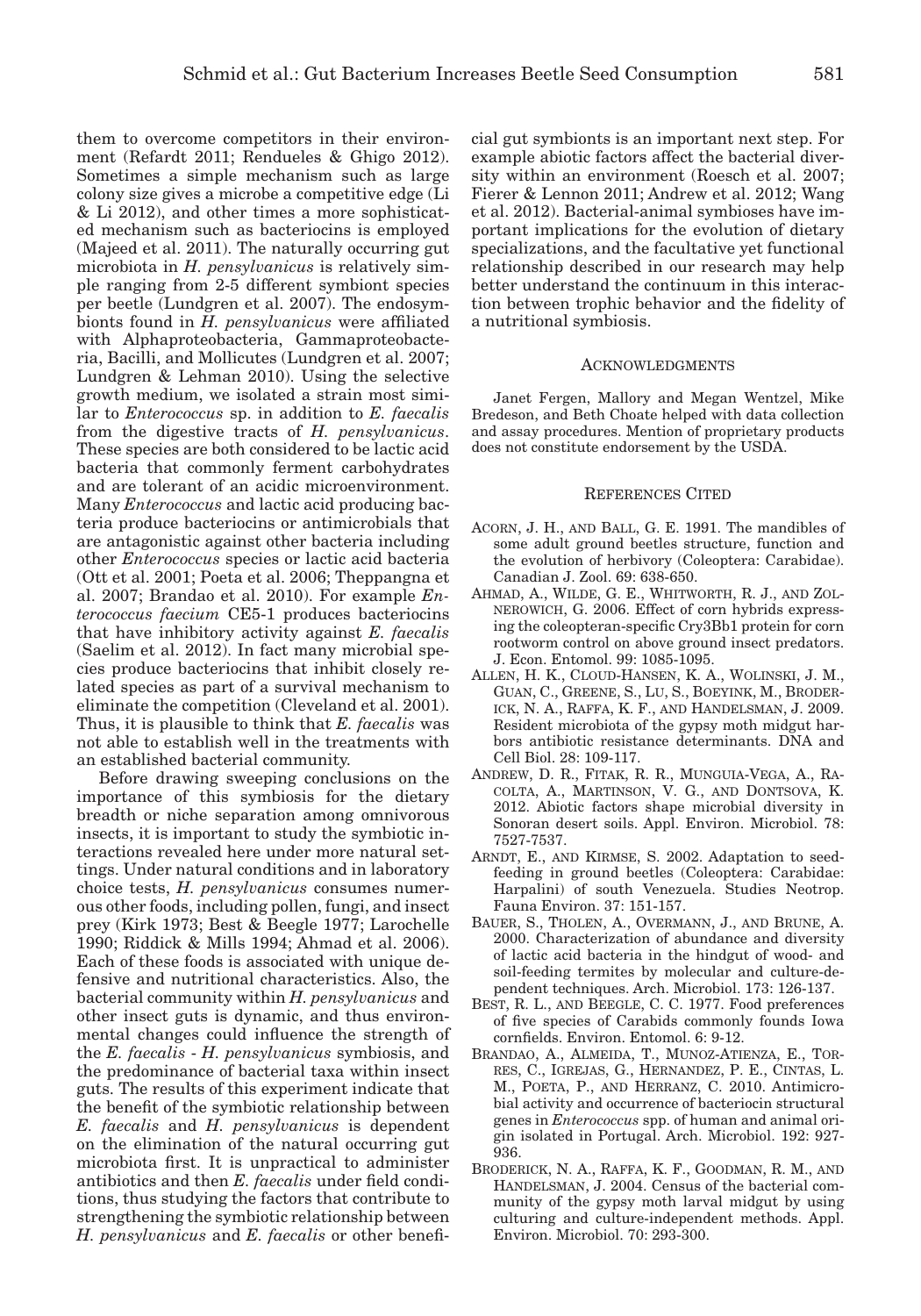- Brown, J. L., Reichman, O. J., and Davidson, D. W. 1979. Granivory in desert systems. Annu. Rev. Ecol. Syst. 10: 201-227.
- Byappanahalli, M. N., Roll, B. M., and Fujioka, R. S. 2012. Evidence for occurrence, persistence, and growth potential of *Escherichia coli* and *Enterococci* in Hawaii's soil environments. Microbes Environ. 27: 164-170.
- Cleveland, J., Montville, T. J., Nes, I. F., and Chikindas, M. L. 2001. Bacteriocins: Safe, natural antimicrobials for food preservation. Intl. J. Food Microbiol. 71: 1-20.
- Currie, C. R., Scott, J. A., Summerbell, R. C., and Malloch, D. 1999. Fungus-growing ants use antibiotic-producing bacteria to control garden parasites. Nature 398: 701-704.
- Douglas, A. E. 1998. Nutritional interactions in insectmicrobial symbioses: Aphids and their symbiotic bacteria *Buchnera*. Annu. Rev. Entomol. 43: 17-37.
- Douglas, A. E. 2009. The microbial dimension in insect nutritional ecology. Functional Ecol. 23: 38-47.
- Eskelson, M. J., Chapman, E. G., Archbold, D.D., Obrycki, J. J., and Harwood, J. D. 2011. Molecular identification of predation by carabid beetles on exotic and native slugs in a strawberry agroecosystem. Biol. Control 56: 245-253.
- Feldhaar, H., Straka, J., Krischke, M., Berthold, K., Stoll, S., Mueller, M. J., and Gross, R. 2007. Nutritional upgrading for omnivorous carpenter ants by the endosymbiont *Blochmannia*. BMC Biol. 5: 48.
- Fierer, N., and Lennon, J. T. 2011. The generation and maintenance of diversity in microbial communities. American J. Bot. 98: 439-448.
- Forsythe, T. G. 1982. The generation and maintenance of diversity in microbial communities. American J. Bot. 98: 439-448.
- Getachew, Y., Hassan, L., Zakaria, Z., and Abdul Aziz, S. 2013. Genetic variability of vancomycinresistant *Enterococcus faecium* and *Enterococcus faecalis* isolates from humans, chickens, and pigs in Malaysia. Appl. Environ. Microbiol. 79: 4528-4533.
- Hirose, E., Panizzi, A. R., De Souza, J. T., Cattelan, A. J., and Aldrich, J. R. 2006. Bacteria in the gut of southern green stink bug (Heteroptera: Pentatomidae). Ann. Entomol. Soc. America 99: 91-95.
- Hongoh, Y. 2010. Diversity and genomes of uncultured microbial symbionts in the termite gut. Biosci. Biotechnol. Biochem. 74: 1145-1151.
- Hosokawa, T., Koga, R., Kikuchi, Y., Meng, X.-Y., and Fukatsu, T. 2010. *Wolbachia* as a bacteriocyte-associated nutritional mutualist. Proc. Natl. Acad. Sci. United States of America 107: 769-774.
- Huang, S.-W., Zhang, H.-Y., Marshall, S., and Jackson, T. A. 2010. The scarab gut: A potential bioreactor for bio-fuel production. Insect Sci. 17: 175-183.
- Kaufman, M. G., and Klug, M. J. 1991. The contribution of hindgut bacteria to dietary carbohydrate utilization by crickets Orthoptera Gryllidae. Comp. Biochem. Physiol. A 98: 117-124.
- Kirk, V. M. 1973. Biology of a ground beetle, *Harpalus pensylvanicus*. Ann. Entomol. Soc. America 66: 513- 518.
- KLEIN, G. 2003. Taxonomy, ecology and antibiotic resistance of *Enterococci* from food and the gastro-intestinal tract. Intl. J. Food Microbiol. 88: 123-131.
- Kukor, J. J., Cowan, D. P., and Martin, M. M. 1988. The role of ingested fungal enzymes in cellulose di-

gestion in the larvae of cerambycid beetles. Physiol. Zool. 61: 364-371.

- Kukor, J. J., and Martin, M. M. 1983. Acquisition of digestive enzymes by siricid woodwasps from their fungal symbiont. Science 220: 1161-1163.
- Larochelle, A. 1990. The food of carabid beetles (Coleoptera: Carabidae, including Ciccindelinae). Fabrerie 5: 1-132.
- Lehman, R. M., Lundgren, J. G., and Petzke, L. M. 2009. Bacterial communities associated with the digestive tract of the predatory ground beetle, *Poecilus chalcites*, and their modification by laboratory rearing and antibiotic treatment. Microb. Ecol. 57: 349-358.
- Li, Y., and Li, D. 2012. Competition between toxic *Microcystis aeruginosa* and nontoxic *Microcystis wesenbergii* with *Anabaena* PCC7120. J. Appl. Phycol. 24: 69-78.
- Lu, X., Hashimoto, Y., Matsumoto, T., and Maekawa, S. 1994. Taxonomical studies on *Enterococci* isolated from the intestine of the silkworm, *Bombyx mori*. J. Sericultural Sci. Japan 63: 481-487.
- LUNDGREN, J. G. (2009). Relationships of Natural Enemies and Non-Prey Foods. New York, Springer.
- Lundgren, J. G., Duan, J. J., Paradise, M. S., and WIEDENMANN, R. N. 2005. Rearing protocol and life history traits for *Poecilus chalcites* (Coleoptera: Carabidae) in the laboratory. J. Entomol. Sci. 40: 126- 135.
- Lundgren, J. G., and Lehman, M. 2010. Bacterial gut symbionts contribute to seed digestion in an omnivorous beetle. PLoS One 5: e10831.
- Lundgren, J. G., Lehman, R. M., and Chee-Sanford, J. 2007. Bacterial communities within digestive tracts of ground beetles (Coleoptera : Carabidae). Ann. Entomol. Soc. America 100: 275-282.
- Majeed, H., Gillor, O., Kerr, B., and Riley, M. A. 2011. Competitive interactions in *Escherichia coli* populations: The role of bacteriocins. ISME J. 5: 71- 81.
- Nasir, H., and Noda, H. 2003. Yeast-like symbiotes as a sterol source in Anobiid beetles (Coleoptera, Anobiidae): Possible metabolic pathways from fungal sterols to 7-dehydrocholesterol. Arch. Insect Biochem. Physiol. 52: 175-182.
- Ott, E. M., Muller, T., Muller, M., Franz, C., Ulrich, A., Gabel, M., and Seyfarth, W. 2001. Population dynamics and antagonistic potential of enterococci colonizing the phyllosphere of grasses. J. Appl. Microbiol. 91: 54-66.
- PAIS, R., LOHS, C., WU, Y., WANG, J., AND AKSOY, S. 2008. The obligate mutualist *Wigglesworthia glossinidia* influences reproduction, digestion, and immunity processes of its host, the tsetse fly. Appl. Environ. Microbiol.74: 5965-5974.
- Poeta, P., Costa, D., Rodrigues, J., and Torres, C. 2006. Detection of genes encoding virulence factors and bacteriocins in fecal enterococci of poultry in Portugal. Avian Dis. 50: 64-68.
- REFARDT, D. 2011. Within-host competition determines reproductive success of temperate bacteriophages. ISME J. 5: 1451-1460.
- Rendueles, O., and Ghigo, J.-M. 2012. Multi-species biofilms: how to avoid unfriendly neighbors. Fems Microbiol. Rev. 36: 972-989.
- RIDDICK, E. W., AND MILLS, N. J. 1994. Potential of adult carabids (coleoptera: carabidae) as predators of 5th-instar codling moth (Lepidoptera: Tortricidae)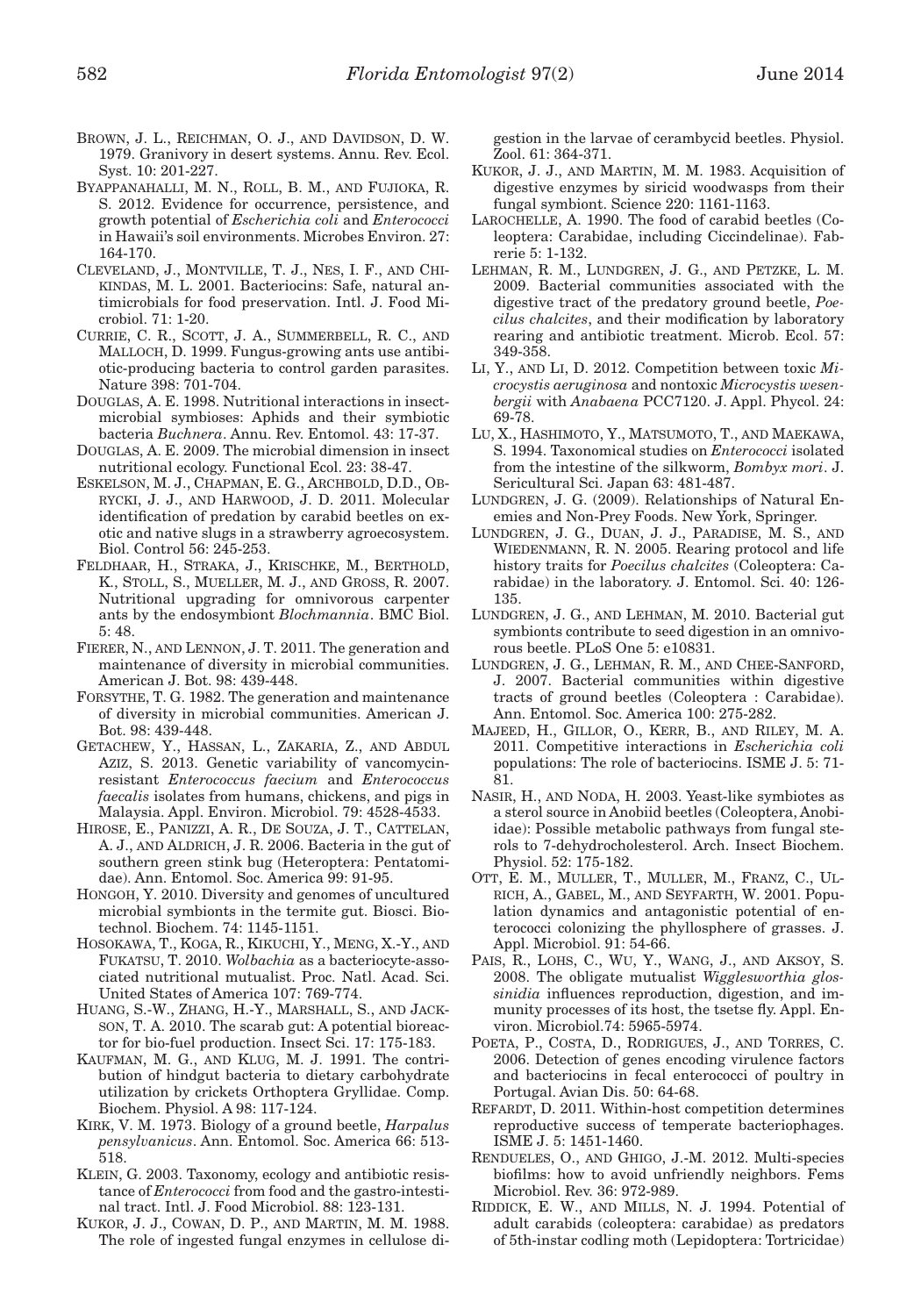in apple orchards in California. Environ. Entomol. 23: 1338-1345.

- Roesch, L .F., Fulthorpe, R. R., Riva, A., Casella, G., Hadwin, A. K. M., Kent, A. D., Daroub, S. H., Camargo, F. A. O., Farmerie, W. G., and Triplett, E. W. 2007. Pyrosequencing enumerates and contrasts soil microbial diversity. ISME J. 1: 283-290.
- Saelim, K., Sohsomboon, N., Kaewsuwan, S., and Maneerat, S. 2012. Probiotic properties of *Enterococcus faecium* CE5-1 producing a bacteriocin-like substance and its antagonistic effect against antibiotic-resistant enterococci in vitro. Czech J. Animal Sci. 57: 529-539.
- Sava, I. G., Heikens, E., and Huebner, J. 2010. Pathogenesis and immunity in Enterococcal infections. Clin. Microbiol. Infect. 16: 533-540.
- Sinsabaugh, R. L., Linkins, A. E., and Benefield, E. F. 1985. Cellulose digestion and assimilation by three leaf-shredding aquatic insects. Ecology 66: 1464-1471.
- Snyder, A. K., Deberry, J. W., Runyen-Janecky, L., and Rio, R. V. M. 2010. Nutrient provisioning facilitates homeostasis between tsetse fly (Diptera: Glossinidae) symbionts. Proc. R. Soc. B-Biol. Sci. 277: 2389-2397.
- Terra, W. R. 1990. Evolution of digestive systems of insects. Annu. Rev. Entomol. 35: 181-200.
- Theppangna, W., Murase, T., Tokumaru, N., Chikumi, H., Shimizu, E., and Otsuki, K. 2007. Screening of the enterocin genes and antimicrobial activity

against pathogenic bacteria in Enterococcus strains obtained from different origins. J. Vet. Med. Sci. 69: 1235-1239.

- Vorburger, C., Gehrer, L., and Rodriguez, P. 2010. A strain of the bacterial symbiont *Regiella insecticola* protects aphids against parasitoids. Biol. Lett. 6: 109-111.
- WALDBAUER, G. P. 1968. The consumption and utilization of food by insects. Adv. Insect Physiol. 5: 229- 288.
- Wang, Y., Sheng, H.-F., He, Y., Wu, J.-Y., Jiang, Y.- X., Tam, N.F.-Y., and Zhou, H.-W. 2012. Comparison of the levels of bacterial diversity in freshwater, intertidal wetland, and marine sediments by using millions of illumina tags. Appl. Environ. Microbiol. 78: 8264-8271.
- Ward, M. J., Ryan, M. R., Curran, W. S., Barbercheck, M. E., and Mortensen, D. A. 2011. Cover crops and disturbance influence activity-density of weed seed predators *Amara aenea* and *Harpalus pensylvanicus* (Coleoptera: Carabidae). Weed Sci. 59: 76-81.
- Woodring, J., Hoffmann, K. H. and Lorenz, M. W. 2007. Feeding, nutrient flow, and digestive enzyme release in the giant milkweed bug, *Oncopeltus fasciatus*. Physiol. Entomol. 32: 328-335.
- Zhu, L., Wu, Q., Dai, J., Zhang, S. and Wei, F. 2011. Evidence of cellulose metabolism by the giant panda gut microbiome. Proc. Natl. Acad. Sci. United States of America 108: 17714-17719.